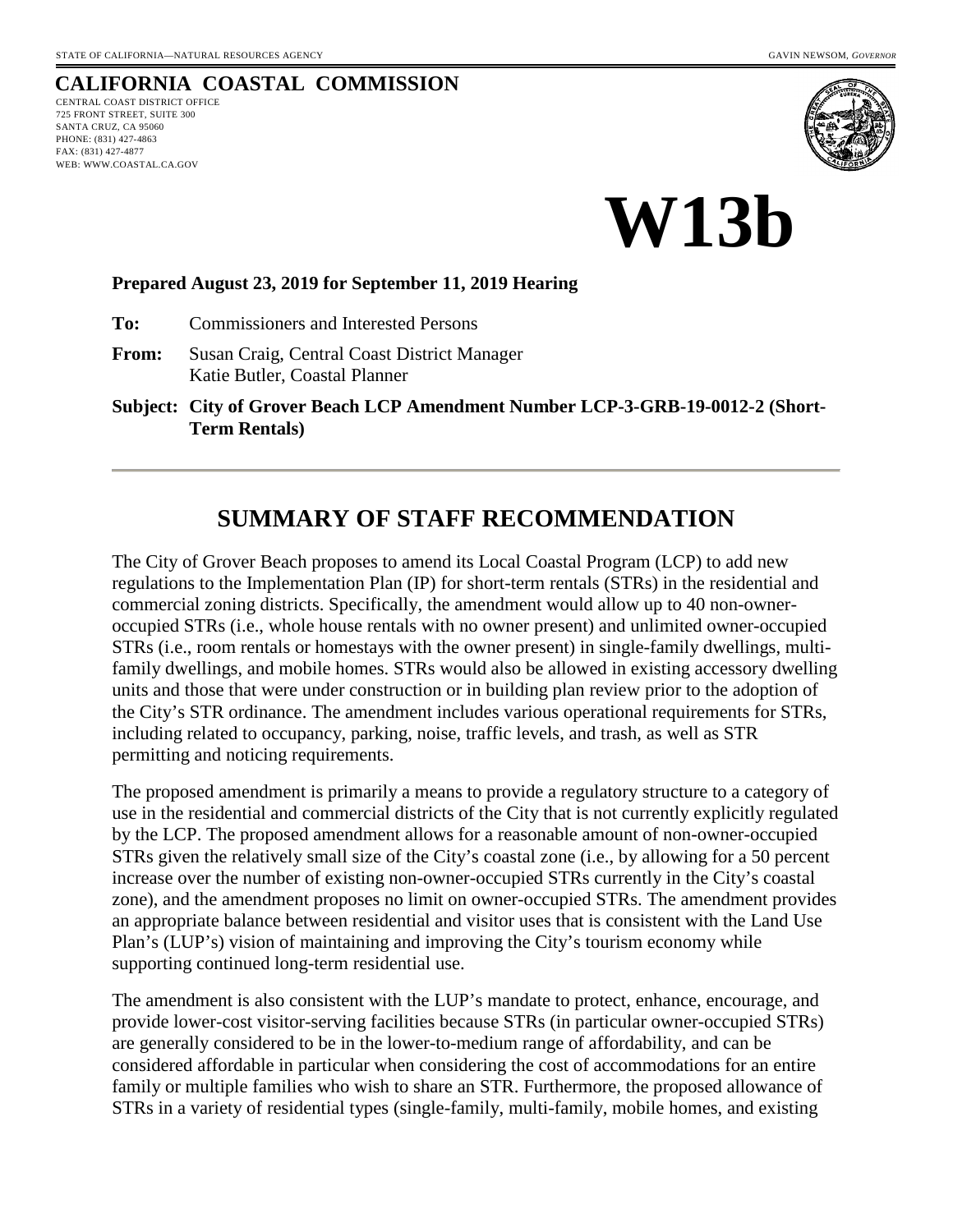#### LCP-3-GRB-19-0012-2 (Short-Term Rentals)

ADUs) ensures that lower-cost options for overnight accommodations will be available throughout the City's coastal zone.

In sum, the proposed STR regulations are intended to facilitate and increase the utility of STRs, and the amendment provides an opportunity to regulate them in a manner that protects public visitor-serving accommodations and access and recreational opportunities, as well as residential neighborhoods and community character, consistent with the requirements of the LUP. The City has succeeded in identifying appropriate STR regulations that address potential visitor-resident conflicts and that satisfy the sometimes competing objectives associated with facilitating public recreational opportunities near and within residential areas of the shoreline. Under the proposed rules, STRs would be expected to effectively coexist in coastal residential areas, as well as in commercial areas, with better clarity on use parameters to ensure that they do not become problematic in light of the identified coastal resource concerns. As such, the proposed IP amendment can be found consistent with and adequate to carry out the certified LUP and staff recommends that the Commission approve the amendment as submitted. The required motion and resolution are found on page 4 below.

#### **Staff Note: LCP Amendment Action Deadline**

This proposed LCP amendment was filed as complete on July 23, 2019. The proposed amendment affects the LCP's IP, and the 60-working-day action deadline is October 16, 2019. (*See* Coastal Act Section 30513.) Thus, unless the Commission extends the action deadline (it may be extended by up to one year per Coastal Act Section 30517), the Commission has until October 16, 2019 to take a final action on this LCP amendment.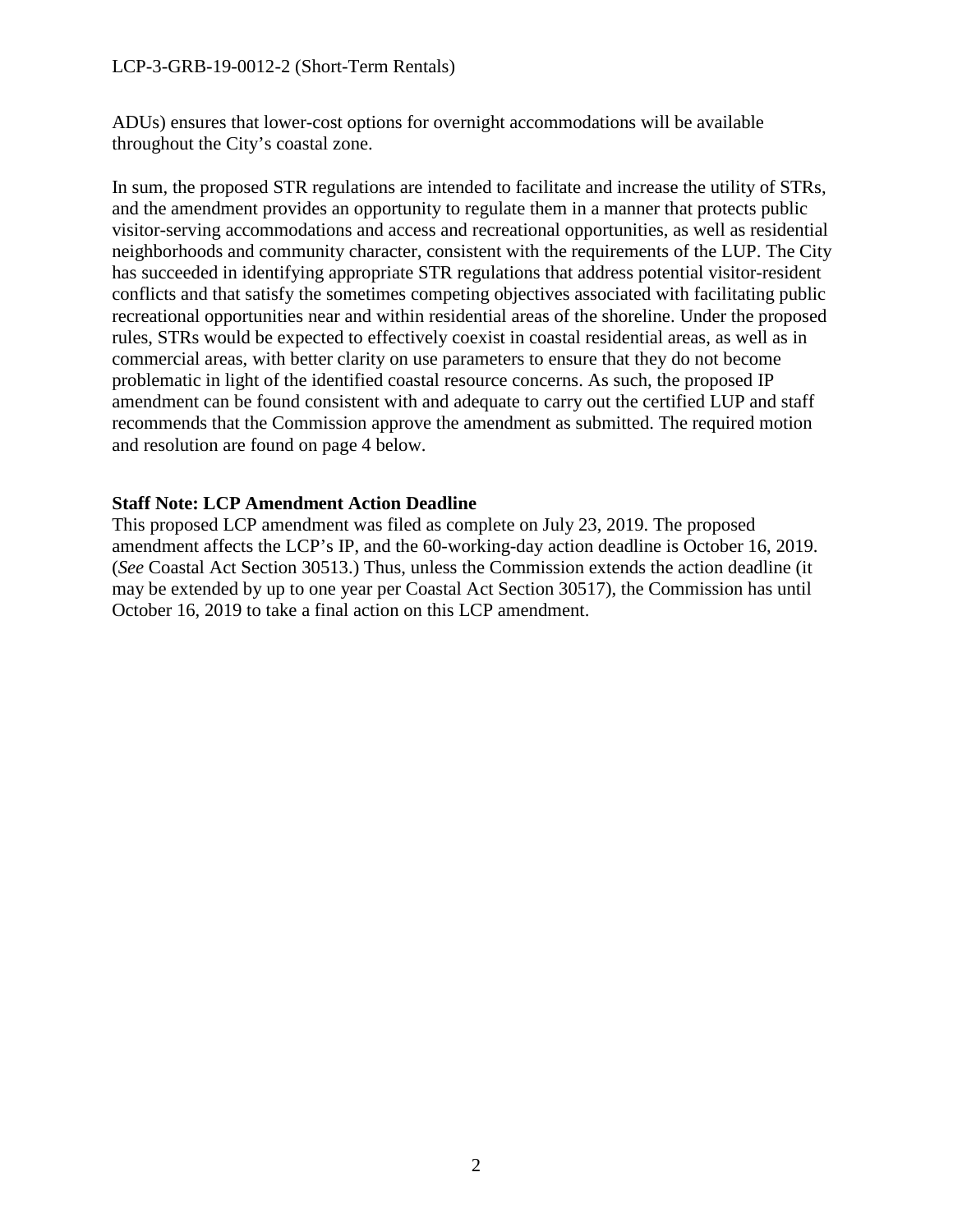# **TABLE OF CONTENTS**

## **[EXHIBITS](https://documents.coastal.ca.gov/reports/2019/9/W13b/W13b-9-2019-exhibits.pdf)**

Exhibit 1: Proposed Implementation Plan Amendment Exhibit 2: City of Grover Beach Zoning Map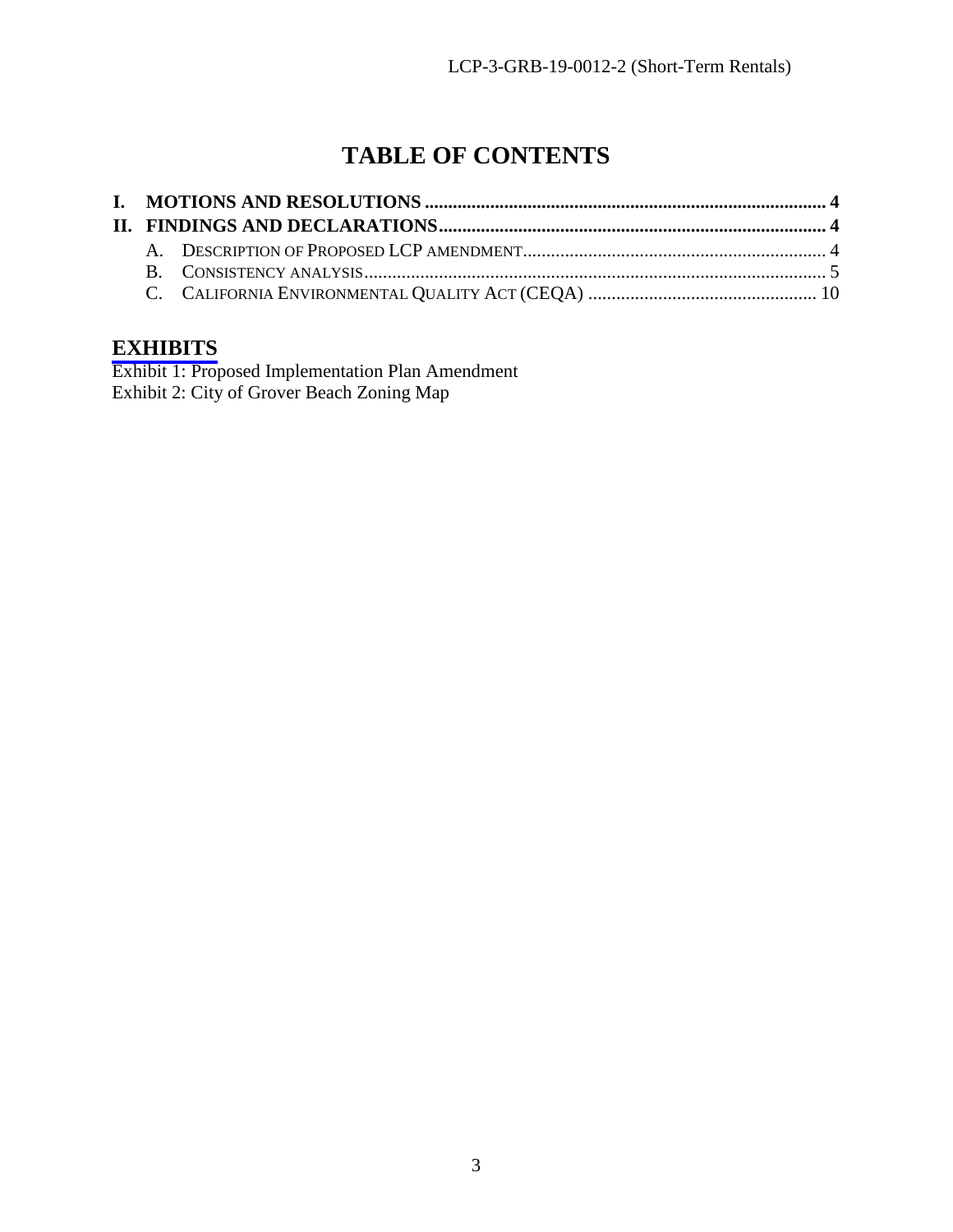# <span id="page-3-0"></span>**I. MOTION AND RESOLUTION**

Staff recommends that the Commission, after public hearing, approve the proposed LCP amendment as submitted. The Commission needs to make the following motion in order to act on this recommendation.

#### **A. Certify the IP Amendment As Submitted**

Staff recommends a **NO** vote on the motion below. Failure of the motion will result in certification of the IP amendment as submitted and the adoption of the following resolution and findings. The motion passes only by an affirmative vote of a majority of the Commissioners present.

*Motion: I move that the Commission reject Implementation Plan Amendment Number LCP-3-GRB-19-0012-2 as submitted by the City of Grover Beach, and I recommend a no vote.*

*Resolution: The Commission hereby certifies Implementation Plan Amendment Number LCP-3-GRB-19-0012-2 as submitted by the City of Grover Beach and adopts the findings set forth below on the grounds that the amendment is consistent with and adequate to carry out the certified Land Use Plan. Certification of the Implementation Plan amendment complies with the California Environmental Quality Act because either 1) feasible mitigation measures and/or alternatives have been incorporated to substantially lessen any significant adverse effects of the plan on the environment, or 2) there are no further feasible alternatives or mitigation measures which could substantially lessen any significant adverse impact which the Implementation Plan Amendment may have on the environment.* 

# <span id="page-3-1"></span>**II. FINDINGS AND DECLARATIONS**

## <span id="page-3-2"></span>**A. DESCRIPTION OF PROPOSED LCP AMENDMENT**

The proposed amendment would add a new section to the Implementation Plan  ${\rm (IP)}^1$  ${\rm (IP)}^1$  and would amend other IP components to regulate short-term rentals (STRs) in the City of Grover Beach. Specifically, the amendment adds STRs as an allowed use in all residential and commercial zoning districts<sup>[2](#page-3-4)</sup> and adds new IP Section 4.10.185 to existing IP Chapter 4 (Standards for Development and Land Uses) that provides the substantive regulatory requirements for STRs. Applicable STR-related definitions are also proposed to be added to existing IP Chapter 9. The amendment defines "short-term rental" as the rental of a private residence, or any portion of the private residence, for less than 30 days, which may be either owner occupied or non-owner occupied. "Owner-occupied STR" is defined as an STR in which the owner resides on the property during the time a renter is occupying the residence, and "non-owner-occupied STR" is

<span id="page-3-3"></span> $\overline{a}$ <sup>1</sup> The City's "Development Code" constitutes the certified Implementation Plan (IP) component of the Local Coastal Program (LCP).

<span id="page-3-4"></span><sup>&</sup>lt;sup>2</sup> The residential zoning districts are: Coastal Planned Low Density Residential (CPR1), Coastal Low Density Residential (CR1), Coastal Medium Density Residential (CR2), and Coastal High Density Residential (CR3). The commercial zoning districts are: Coastal Visitor Serving (CVS) and Coastal Commercial (CC).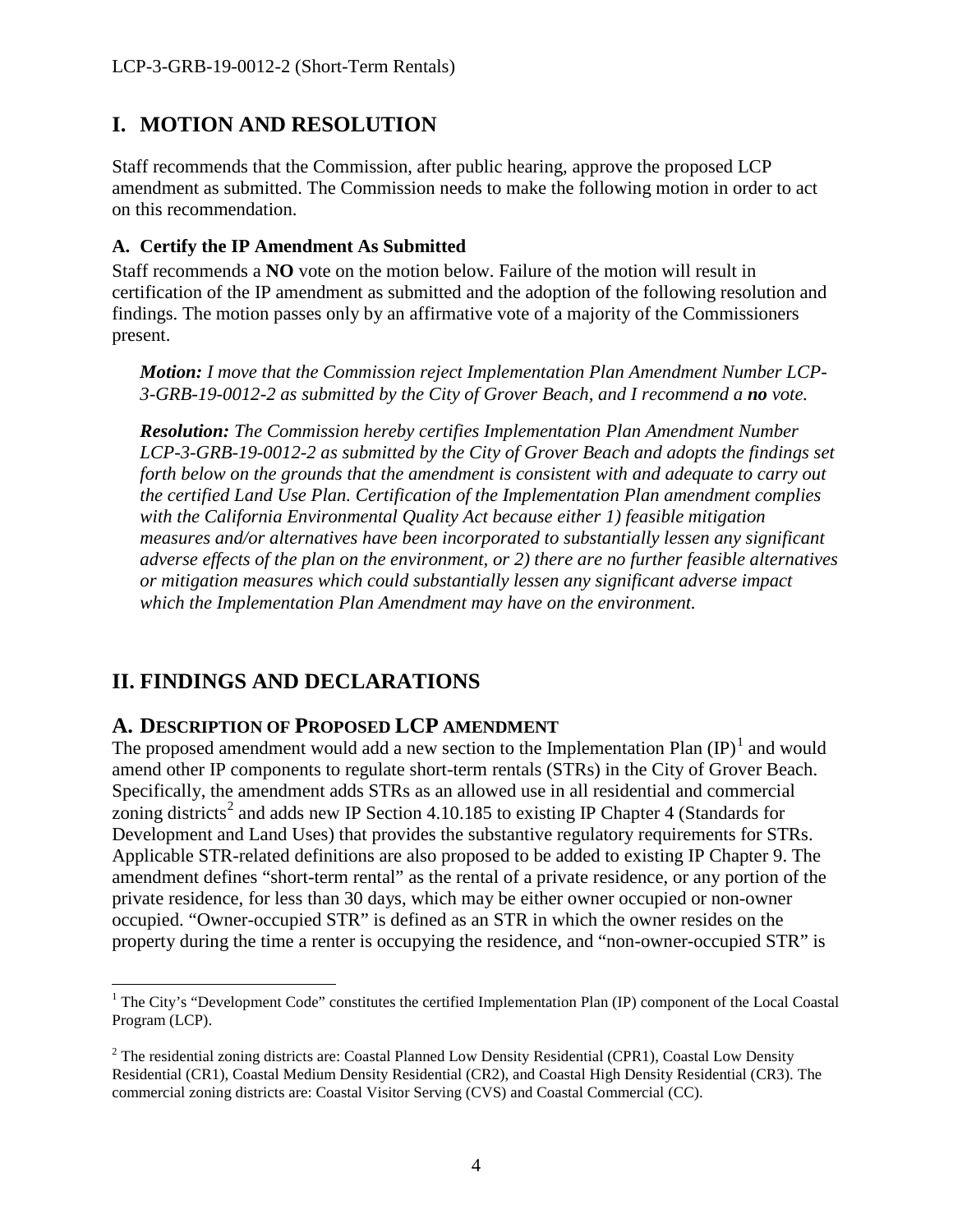defined as an STR in which the owner does not reside in the residence during the time a renter is occupying the residence.

The proposed STR regulations allow for both owner-occupied and non-owner-occupied STRs in legally constructed single-family dwellings, multi-family dwellings (including in a mixed-use project), and mobile homes. STRs would be prohibited in recreational vehicles, motor homes, travel trailers, truck campers, tent trailers, boats, live-work units, caretaker residences, and accessory dwelling units (ADUs) constructed in the future. However, existing ADUs and secondary residential dwellings, or those that were under construction or in building plan review prior to the adoption of the City's STR ordinance, may be used as STRs. In the coastal zone, the amendment proposes to allow for a maximum of 40 non-owner-occupied STRs and proposes no limit on the number of owner-occupied STRs.

The ordinance also imposes various operational requirements on STRs, including related to maximum overnight occupancy, parking spaces, noise, property maintenance, signage and advertising, and life safety measures. In addition, owners of STRs are required to have a local contact person and have renters sign an agreement acknowledging they have been provided a copy of, and that they agree to comply with, the City's "Good Neighbor Brochure." The proposed amendment requires property owners to obtain an STR permit from the City (approved by the Community Development Director), which must be renewed annually and is not transferable to other residential units or new property owners. As part of the STR permit process for non-owner-occupied STRs, the proposed amendment stipulates that the City will notify all property owners and occupants within a 150-foot radius upon issuance of an STR permit indicating the address, the owner's name, hotline contact information, and the maximum number of occupants allowed. The ordinance includes specifics related to permit application requirements, permit violations and revocations, and permit denials.

Finally, the amendment proposes to eliminate the allowance and associated standards in their entirety for bed and breakfast inns (B&Bs) in the LCP. In other words, B&Bs would no longer be allowed in the City's coastal zone.

Please see **Exhibit 1** for the proposed IP amendment text and **Exhibit 2** for a map showing the City's zoning districts and coastal zone boundary.

## <span id="page-4-0"></span>**B. CONSISTENCY ANALYSIS**

## **Standard of Review**

The proposed amendment affects the IP component of the City of Grover Beach LCP. The standard of review for IP amendments is that they must be consistent with and adequate to carry out the policies of the certified Land Use Plan (LUP).

## **IP Amendment Consistency Analysis**

The Grover Beach LUP requires that commercial visitor-serving uses be given priority over residential use in areas that are suitable for it, and mandates that existing lower-cost visitorserving facilities be protected and enhanced and that new ones shall be encouraged and provided in the City. For residential areas, the LUP allows residential uses as well as other uses that are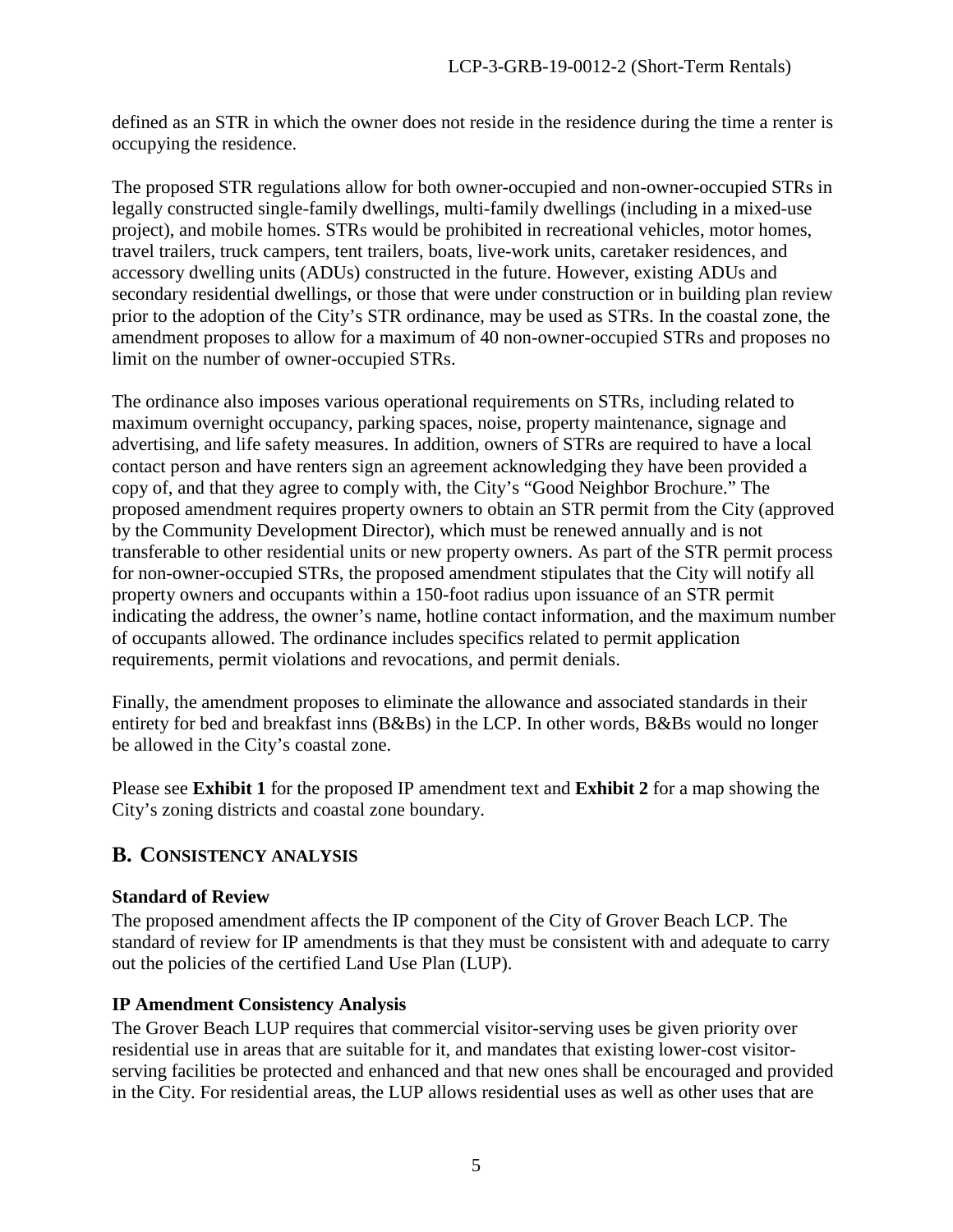similar and compatible to residences, and includes specific policies that require the transition of an existing residential mobile home park in the City's coastal zone to visitor use. Applicable LUP policies include:

## *LUP 5.2 Existing Conditions – 5.2.3 Private Visitor-Serving Facilities*

*Grover Beach's portion of the Coastal Zone contains a limited number of visitor-serving facilities. Most of these facilities lie within areas designated as "Coastal Visitor Serving," which permitted uses range from motels and restaurants to veterinary hospitals and professional offices.* 

*The CVS District encompassed both sides of Grand Avenue from Highway 1 eastward and is developed primarily in commercial uses although few of these are visitor-serving or recreation-oriented. However, this area must offer commercial services to both local residents as well as visitor needs.* 

*The Coastal Visitor Serving designation has been applied to thirty acres of land located on the west side of Highway 1 between Grand Avenue and the City's northern boundary. Approximately five acres within this district are presently undeveloped. The remaining developed land is occupied by a sixty-unit mobilehome park and adjoining recreational vehicle park.* 

*The recreational vehicle park is a visitor-serving use; however, the mobilehome park serves only residents. Although the park is immediately adjacent to the beach and to a nine-hole golf course, its residents must use public access to these facilities from LeSage Drive and Grand Avenue.* 

*Also adjacent to Highway 1, but at the City's southern boundary, lies a 100-foot-wide strip of*  land which is owned by the County of San Luis Obispo. It is presently leased by a private *party for use as a recreational vehicle park. Five acres at the northernmost end of this facility are within Grover Beach boundaries. This land, designated on the City's Zoning Map for Coastal Visitor Serving uses, is presently used for open-air vehicle storage.*

*LUP 5.7 Recommendations – F. Visitor-Serving and Recreational Facilities. Ensure that commercial visitor-serving and recreational uses are given priority over residential, general industrial and general commercial development on lands suitable for visitor-serving commercial, public recreational access, and beach-related uses.* 

## *1. Policies*

*a. The City shall ensure that visitors to the Pismo State Beach are provided with easily accessible, visitor-serving commercial and public recreational access services, particularly those relating to provision of food and lodging and beach related uses, in any new development in the Coastal Visitor Serving area west of Highway 1. In the Coastal Visitor Services area along Grand Avenue east of the railroad tracks, the City shall ensure that visitors are provided with easily accessible visitor-serving commercial services, particularly those relating to provision of food and lodging. The area west of Highway 1 shall be developed with visitor serving uses, including a*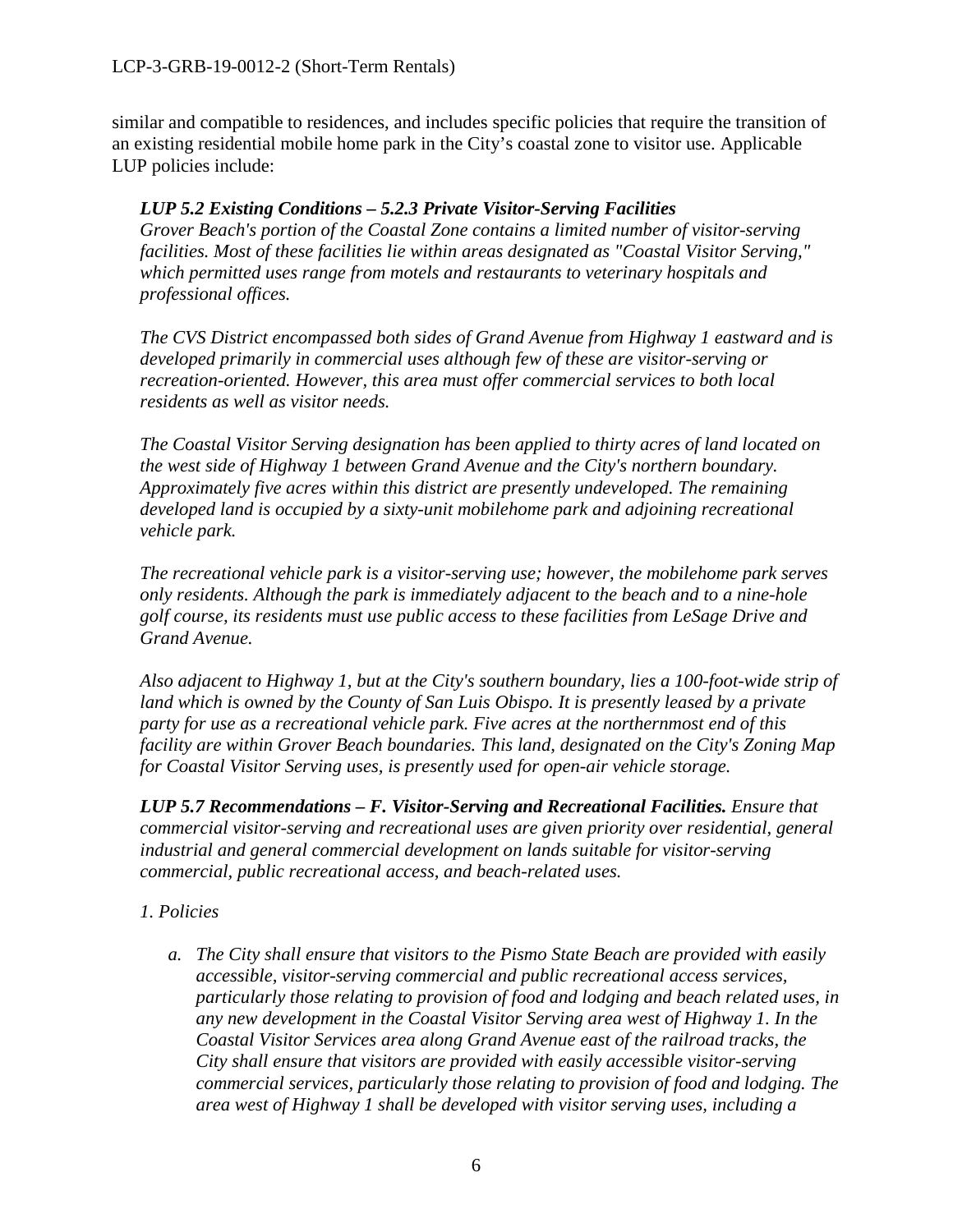*lodge and conference center within the portion of Pismo State Beach shown in Figure 3. …* 

*e. Lower-Cost Visitor and Recreational Facilities. Existing lower-cost visitor serving and recreational facilities shall be protected (sic) and enhanced, and new lower-cost visitor and recreational facilities shall be encouraged and provided in the City.* 

*f. The transition of the LeSage Mobile Home Park to accommodate additional visitorserving commercial or retail businesses shall be encouraged.* 

## *LUP 7.1 Land Use Designations*

*Low Density Residential: This designation allows for single-family detached and attached homes, secondary residential units, public and quasi-public uses, and similar and compatible uses. Residential densities shall be in the range of 2 to 5 units per gross acre.* 

*Medium Density Residential: This designation allows for small lot single-family attached or detached homes, duplexes, multi-family residential units, public and quasi-public uses and similar and compatible uses. Residential densities shall be in the range of 6 to 9 units per gross acre.* 

*High Density Residential: This designation provides for single-family attached homes, multi-family residential, mobile home parks, public and quasi-public uses and similar and compatible uses. Residential densities shall be in the range of 10 to 20 units per gross acre.*

*Visitor Serving – Mixed Use: This designation accommodates a complementary range of hotels and motels, bed and breakfast accommodations, convention facilities, restaurants, recreational uses and retail sales primarily for the convenience of visitors. This category is intended to foster the establishment of a pedestrian-oriented area near the beachfront, the train station, and the entrance to the Oceano Dunes State Vehicular Recreation Area, and Pismo State Beach that provides convenience goods and services for visitors to Grover Beach and the surrounding neighborhood areas. Opportunities to provide family oriented businesses within this area should be explored. The Visitor Serving - Mixed Use category allows for both vertical (different uses stacked above one another) and horizontal (different ground level uses on a single parcel) mixed use opportunities.* 

*In general, ground floor development within the Visitor Serving - Mixed-Use designation should be reserved for retail shops, eating and drinking establishments, and visitor accommodations, with the upper floors reserved for additional visitor accommodations, offices and dwellings. To assure adequate space for visitor-serving uses, properties within this designation should not include general retail stores unless oriented to visitors, auto repair, or business services. Although mixed-use development is encouraged, it is not required.* 

….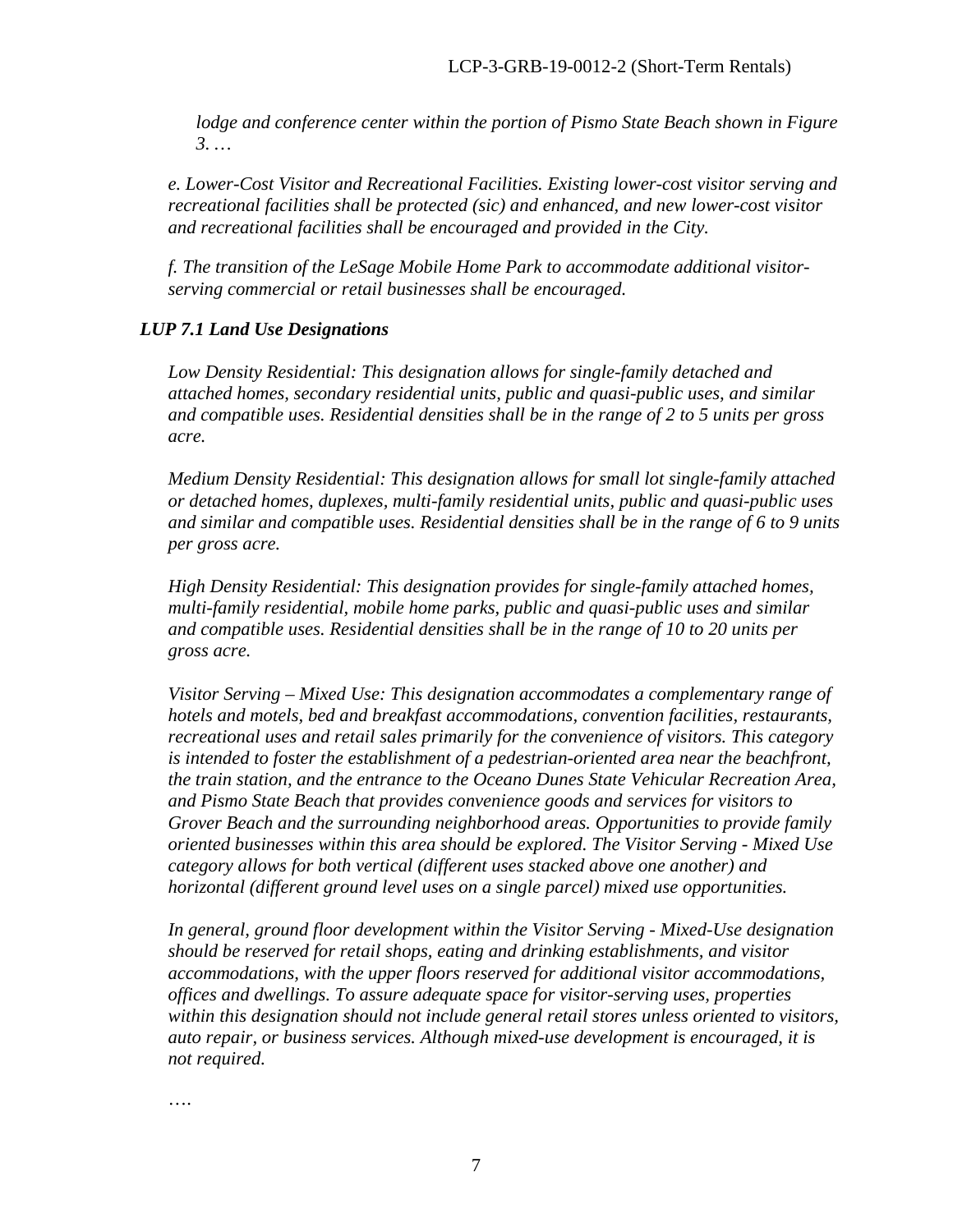#### LCP-3-GRB-19-0012-2 (Short-Term Rentals)

 $\overline{a}$ 

The proposed ordinance seeks to introduce STRs as an allowable use within residential and commercial zoning districts subject to operational and other parameters in order to proactively address and mitigate potential impacts to a less than significant level. To address operational issues associated with STRs, the proposed IP amendment establishes a variety of regulations intended to limit coastal resource impacts from parties, noise, trash disposal, parking, and other related issues that are often raised in terms of STRs and community character throughout the coastal zone. These proposed operational standards are generally similar to other operational standards the Commission has approved for other communities, such as for San Luis Obispo County, Santa Cruz County, and the Cities of Santa Cruz and Pismo Beach, and are reasonable regulations to address potential STR issues with respect to coastal resources. These types of standards have proven suitable in other communities for establishing a system in which STRs are allowed and regulated, and the potential coastal resource impacts of their operations are clearly addressed. The City's proposed new operational and related standards can be found consistent with the above-cited LUP provisions that protect and encourage public recreational access and visitor-serving uses because they ensure that STRs will operate in a manner compatible with both the residential neighborhoods and commercial areas in which they are located, thereby ensuring their success and continued availability for the visiting public.

To address the density and amount of STRs, the City proposes a maximum of 40 non-owneroccupied STRs in the residential and commercial zoning districts (CPR1, CR1, CR2, CR3, CVS, and CC) in the coastal zone (see **Exhibit 2**). Based on information provided by the City, as of June 2019 there were approximately 70 non-owner-occupied STRs operating in the City, with 27 of those located in the coastal zone and 43 located outside the coastal zone. The City's proposed limit of 40 non-owner-occupied STRs in the coastal zone would allow for the existing 27 STRs to remain operating (assuming the owners applied for a permit) while allowing for an additional 13 non-owner-occupied STRs in the coastal zone, which represents a 50 percent increase over the number of existing non-owner-occupied STRs in the coastal zone.<sup>[3](#page-7-0)</sup> The City's coastal zone is relatively small compared to other coastal jurisdictions, and it includes about 13% of the City's residential lots.<sup>[4](#page-7-1)</sup> As such, the maximum of 40 non-owner-occupied STRs in the coastal zone represents about three times more STRs compared with those allowed outside the coastal zone relative to the number of residences located within and outside of the coastal zone, respectively. In addition, the proposed amendment places no limit on the number of owner-occupied STRs in the allowed zoning districts. Furthermore, the zoning districts where STRs are allowed encompass the majority of developed land in the City's coastal zone, resulting in a geographically wide and varied area for STRs. Given these points, the proposed allowance for 40 non-owner-occupied STRs and unlimited owner-occupied STRs is reasonable for Grover Beach's coastal zone.

In general, STRs are a critically important visitor-serving use in Grover Beach, particularly given that the City's small coastal zone currently contains only one motel. The proposed amendment

<span id="page-7-0"></span> $3$  Although not part of this amendment and not relevant from a Coastal Act/LCP perspective, the City proposes to also allow up to 60 non-owner-occupied STRs outside the coastal zone (where there are currently 43 in operation), which would be a 40 percent increase over current conditions.

<span id="page-7-1"></span><sup>&</sup>lt;sup>4</sup> There are approximately 465 single-family residences, 342 multifamily residences, and 85 mobile homes in the City's coastal zone.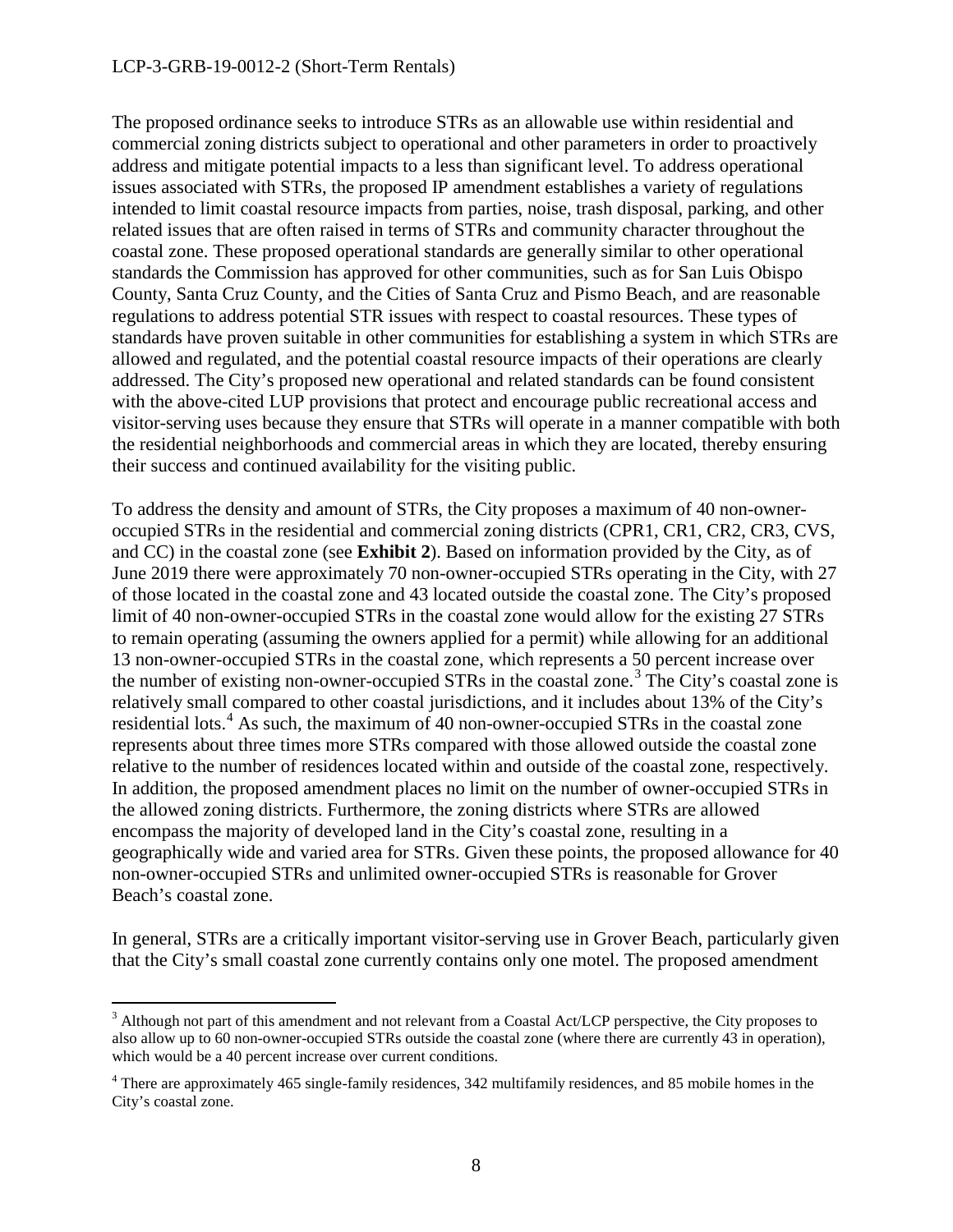allows for a reasonable number of STRs (both owner- and non-owner occupied) relative to the size of the City's coastal zone and the districts where they are proposed to be allowed. The amendment provides an appropriate balance between residential and visitor uses that is consistent with the LUP's vision of maintaining and improving the City's tourism economy while supporting continued long-term residential use.

The amendment is also consistent with the LUP's mandate to protect, enhance, encourage, and provide lower-cost visitor-serving facilities because STRs (in particular owner-occupied STRs) are generally considered to be in the lower-to-medium range of affordability, and can be considered affordable in particular when considering the cost of accommodations for an entire family or multiple families that wish to share an STR. Furthermore, the proposed allowance of STRs in a variety of residential types (single-family, multi-family, mobile homes, and existing ADUs) ensures that lower-cost options for overnight accommodations will be available throughout the coastal zone.

From a land use standpoint, STRs are consistent with LUP allowances for uses that are "similar and compatible uses" to residential uses in the City's residentially-designated areas and for a "complementary range" of visitor accommodations in the commercially-designated areas. With respect to the proposed allowance for STRs in commercial zones, the LUP notes that while the CVS district west of Highway 1 includes an RV park for visitors, it also includes a mobile home park that serves only residents, and mandates that commercial visitor-serving uses be given priority over residences on lands suitable for visitor-serving commercial use. It also includes a specific policy that encourages the transition of the LeSage Mobile Home Park (located in this area west of Highway 1) to accommodate additional visitor-serving commercial businesses. The amendment directly addresses this policy mandate by allowing STRs in mobile homes and, as such, implements the LUP's vision for that site.

Finally, the City proposes to eliminate the LCP's allowance and standards for B&Bs because none exist in the City and they view an overall trend of B&Bs being essentially replaced by nonowner-occupied STRs. The proposed standards for owner-occupied STRs mimic much of what is provided for in the B&B regulations, and in fact the proposed STR regulations are less restrictive from a visitor-serving standpoint. For example, the existing B&B rules dictate that no B&B shall be located within 300 feet of another B&B, but no such distance limitations are proposed for STRs. As such, this aspect of the proposed amendment can also be found consistent with LUP requirements to protect visitor-serving uses.

In sum, the proposed STR regulations are intended to facilitate and increase the utility of STRs, and the amendment provides an opportunity to regulate them in a manner that protects public visitor-serving accommodations and access and recreational opportunities, as well as residential neighborhoods and community character, consistent with the requirements of the LUP. The City has succeeded in identifying appropriate STR regulations that address potential visitor-resident conflicts and that satisfy the sometimes competing objectives associated with facilitating public recreational opportunities near and within residential areas of the shoreline. Under the proposed rules, STRs would be expected to effectively coexist in coastal residential areas, as well as commercial areas, with better clarity on use parameters to ensure that they do not become problematic with respect to coastal resource impacts. For all the reasons discussed above, the